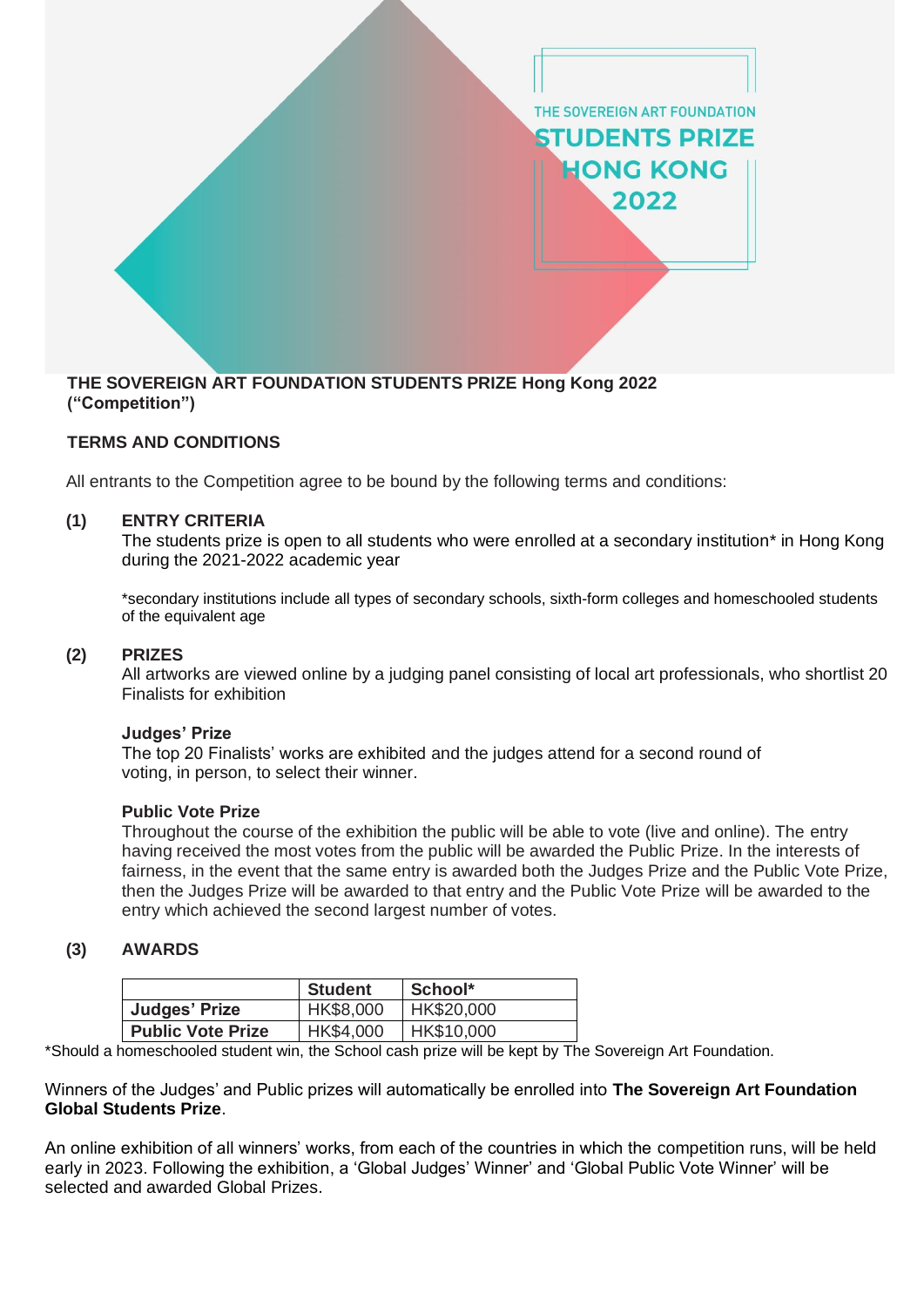# **(4) ENTRY SPECIFICATIONS**

4.1) Each entry must comply with the requirements as stated herein but the organisers and/or the Judging Panel reserves the right to make a final decision to accept any entry for this Competition.

4.2) Notwithstanding Condition 4.1, the decision of The Sovereign Art Foundation ("SAF") on any and all matters relating to the Competition will be final and binding. The SAF and members of the Judging Panel are not obliged or bound to enter into any communications whatsoever regarding such decisions.

4.3) All entries must be the original work of the entrant.

4.4) There is no particular theme or subject required for the artwork to be submitted, which can be chosen from artwork undertaken by the student at school, or in his or her own time, and according to the individual artistic preferences of each student.

4.5) All entries must be in two-dimensional ("2D") form that conforms to the dimensions given under Condition 4.6 below. Sculptures, videos, and installations which are not in 2D form will not be accepted for this Competition. Acceptable entries are not limited to paintings, but also include photographs, digital imagery, collage and other 2D mediums.

4.6) DIMENSIONS: All entries (including any frame or mounting) must not exceed 150 cm on any side and must not be thicker than 5cm in depth. Composite entries must fit within these sizes when displayed.

## **(5) SUBMISSION PROCESS**

5.1) All Secondary School entrants must be nominated by a member of staff at the student's school.

5.2) Each Secondary School can nominate up to ten students. The way that the works are selected for entry is at the discretion of the school.

5.3) Students can submit up to three artworks. They must submit each artwork as a separate entry. Only the highest scoring piece per artist will be selected for the shortlist (only one artwork per student in the final shortlist)

## **(6) ENTRY INSTRUCTIONS**

6.1) All artworks submitted for the Competition must be SUBMITTED ONLINE via the website: [\[h](https://www.sovereignartfoundation.com/art-prizes/student-art-prize/mauritius/)ttps://www.sovereignartfoundation.com/art-prizes/student-art-prize/hong-kong/]. The entry period is from 5 July. No entries will be accepted after the 23 August deadline.

- 6.2) On entering the submission platform you will be invited to create an account
- 6.3) Follow the instructions and submit your artwork:

a) Up to three artworks can be submitted, per student, but each artwork must be submitted as a separate entry (as above, only the the highest scoring piece per student will be selected for the shortlist)

b) Please upload a MAXIMUM of 2 images per entry. One of the artwork as a whole and a second (optional) close up image, showing the relevant work in detail. The resolution of the image must be a minimum of 300DPI (Note: Dots per inch NOT Pixels per inch), for printing purposes

c) Please ensure the filename of the images includes the student's surname, the name of the artwork piece and the version number e.g. surname\_title\_v1

d) Make sure to provide the dimensions, medium and artistic description for the piece. All information provided will assist the judges in their evaluations and incomplete submissions may risk disqualification

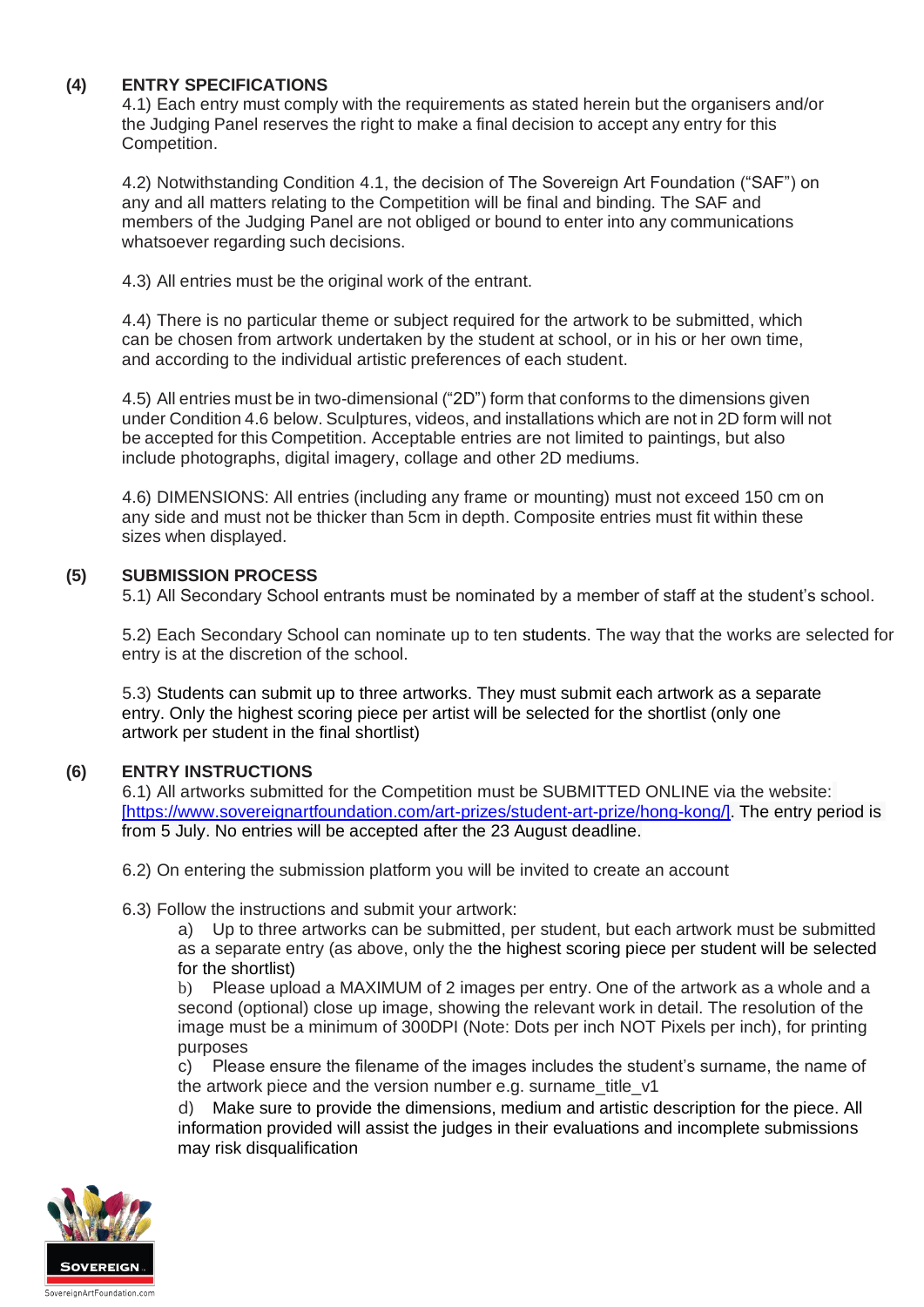6.4) Complete the application form to provide personal information

6.5) When the entry is complete, press the submit button at the bottom of the form, you will receive a confirmation email

6.6) If you experience any difficulties submitting online or have any questions about the prize you can contact us on art@SovereignArtFoundation.com

### **(7) FINALIST INSTRUCTIONS**

7.1) The 20 finalists, selected by the Judging Panel will be officially notified by email or telephone. Unsuccessful submissions will also be contacted.

7.2) The selected works must be available for the Students Art Prize Exhibition and need to be delivered and returned, at the school's expense, to the exhibition location at a time advised by SAF.

7.3) Each entry should be authenticated by the entrant(s) by being signed and dated either on the work or on an accompanying certificate. If the entry is a photograph, digital work or print, the editions must be clearly declared.

7.4) Each entry should be framed in order to protect and present the work. If the artist does not intend to exhibit the entry framed then adequate protection must be provided for its storage and transportation.

7.5) The packaged artwork must be marked clearly on the reverse with the title of the piece, the relevant entrant's name, the name of the school and suitable contact details.

7.6) SAF will be responsible for installing the artworks in the exhibition(s). **Works should be delivered to SAF with appropriate fittings already in place for mounting/hanging.**

### **(8) EXHIBITION AND AWARDS EVENT**

8.1) The Finalists' works will be displayed at a venue (or multiple venues) and on dates to be confirmed by SAF.

8.2) All works selected for the final must be available from the date advised under rule 6.1 until December or until the completion of The Sovereign Art Foundation Global Students Prize, should the student win either the Judges' Prize or Public Vote Prize.

8.3) There will be an awards presentation at a venue and date to be confirmed by SAF where the winner of the Judges' and Public Prizes will be announced. **– invitation only.**

8.4) All live events are dependent on local restrictions, should government lockdowns be imposed and effect plans, efforts will be made to move exhibitions and announcements online.

#### **(9) SALE OF WORK**

9.1) It is intended that, subject to authorisation from the entrants, the 20 entries selected for the finalists' exhibition(s) will be entered into a public sale..

9.2) The decision to sell an artwork is at the discretion of the entrant. SAF will request written permission and confirmation of a acceptable sales price from entrants before selling their work.

9.3) If a finalist entry is sold, the entrant(s) for that entry will be entitled to receive 50% of the sale proceeds, with the other 50% being retained for charitable purposes to further the aims of SAF.

9.4) Should a winning artwork (Judges' or Public Winner) be sold the buyer will have to wait until after the Global Prize exhibition before taking ownership